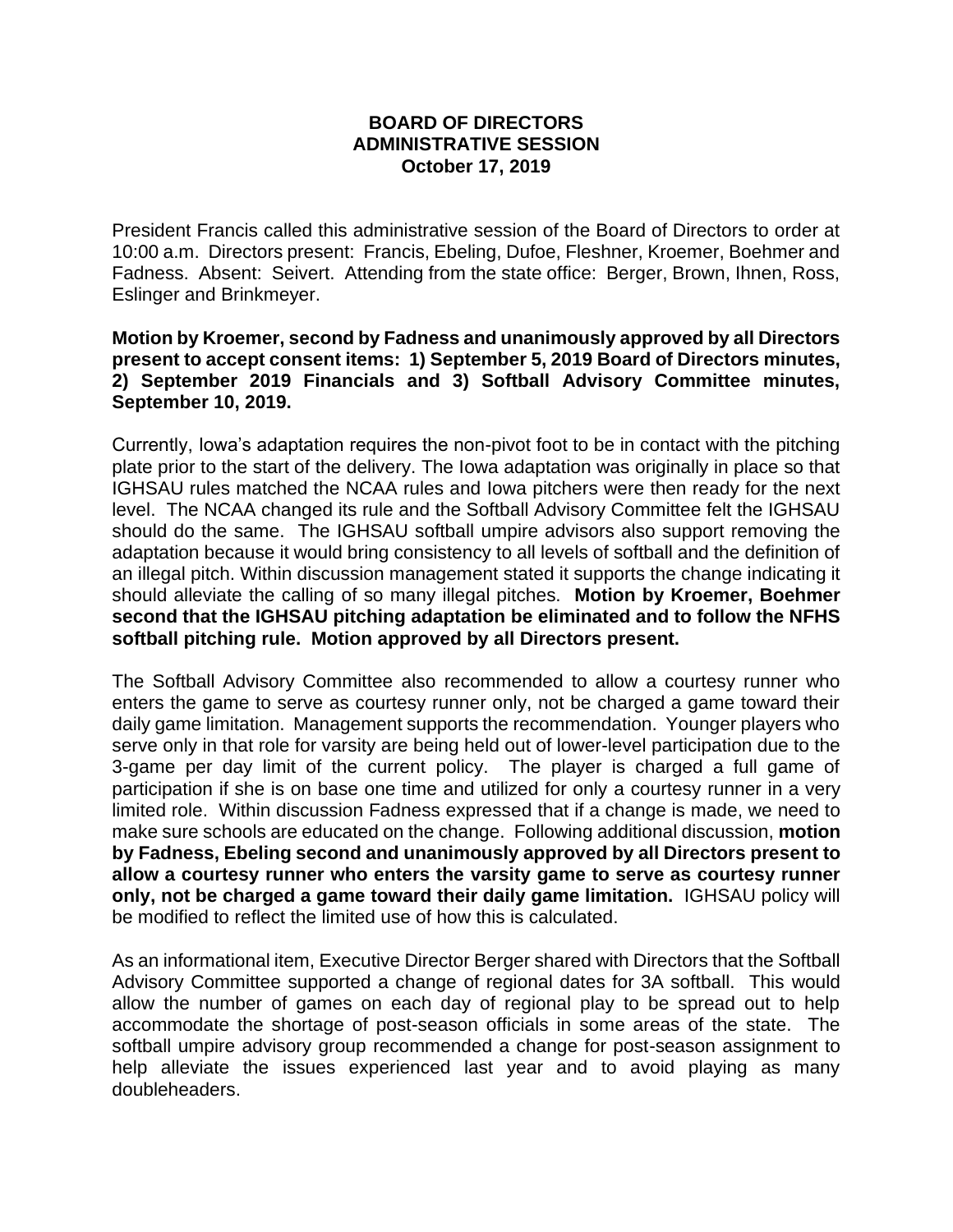Following are new members on various advisory committees.

Softball Advisory Committee – appoint Tonya Moe, Linn-Mar as chairman of the committee. **Motion by Kroemer, second by Boehmer and unanimously approved by all Directors present to appoint Tonya Moe as chairman of the Softball Advisory Committee.**

Soccer Advisory Committee – appoint David Rosenthal, Iowa City West. This will be the second term served by Rosenthal. **Motion by Fadness, Dufoe second and unanimously approved by all Directors present to appoint David Rosenthal to the Soccer Advisory Committee.**

Golf Advisory Committee – appoint Scott Garvis, Ankeny Centennial as chairman and Tim Kopriva, Dike-New Hartford to the committee. **Motion by Kroemer, Fleshner second and unanimously approved by all Directors present to appoint Scott Garvis as chairman and Tim Kopriva to the Golf Advisory Committee.** 

Discussion ensued regarding moving the state volleyball tournament from week 19 to week 18 effective the 2020-2021 or 2021-2022 school year. Due to regionals being more compact in 2020, question was raised regarding schools pulling out of weekend tournaments already scheduled. Another concern was assignors may have already assigned volleyball officials for 2020. Lengthy discussion ensued. If approved, postseason volleyball dates will occur on weeks 16, 17 and 18. **Motion subsequently filed by Dufoe, second by Fadness and unanimously approved by all Directors present that effective 2020, the state volleyball tournament will be scheduled on week 18.**

**Motion by Boehmer, Ebeling second and unanimously approved by all Directors present to move regional and state swimming and diving meets to weeks 18 and 19, effective 2020.**

Directors reviewed two proposals for post-season awards. The bids were provided by Trophies Plus and A and M. Trophies Plus bid was significantly lower and they offered a five-year contract with a no price increase guarantee for those five years. Discussion ensued regarding the quality of awards from Trophies Plus. Directors were informed the awards are the same quality as we have had in the past. **Motion by Fadness, Ebeling second and unanimously approved by all Directors present to enter into a five-year contract with Trophies Plus beginning July 1, 2020.**

Student-Athlete Advisory Committee minutes, September 11, 2019 were presented by Brinkmeyer. The SAAC Committee will meet three times this year–September 11, a winter meeting in January and a spring meeting in May. Committee members will be assisting at the state volleyball and state basketball tournaments and any other state tournaments they are interested in. The committee established three goals for the year: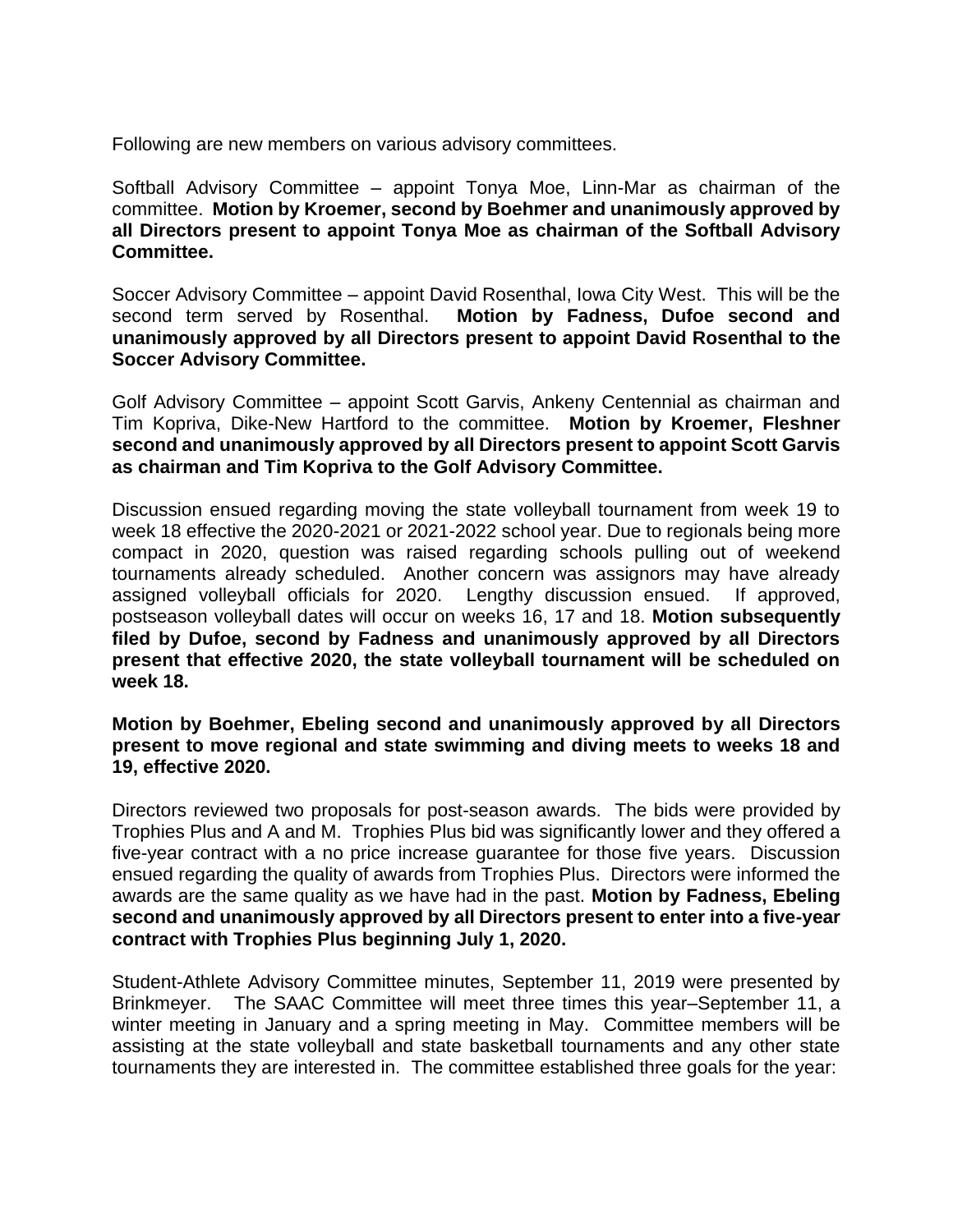- 1) Concussion Communication committee will be researching some videos that may be used by schools to provide information to coaches and athletes related to the symptoms and repercussions of concussions
- 2) Sportsmanship Projects IGHSAU posters for locker rooms, video board PSAs with SAAC members; signage at venues, recordings from the students to be read at events.
- 3) Feature SAAC members with their impact in their home districts. Students are to connect with their local school boards of education to share their experiences of serving on the committee.

## **Motion by Ebeling, Fleshner second and unanimously approved by all Directors present accepting SAAC minutes as presented.**

Lengthy discussion ensured regarding the Classification Committee minutes, October 1, 2019. The meeting was held to review the current classification of all sports. The IGHSAU and IHSAA has received board resolutions from 34 school districts to consider socioeconomic status as part of future classification structures. Even though socioeconomic status was the only factor requested to be looked at during the meeting, the committee discussed other factors. The committee discussed the goal of classification and goal of high school participation. Common points were: Goal of Classification – participating against like schools in the postseason, leveling the playing field for all participating schools and Goal of Participation – creating lessons and opportunities that are extensions of the classroom, developing student character, creating an enjoyable experience. Other areas discussed included how to define success, the General Transfer and Open Enrollment rules and sharing agreements and how they impact classification. Executive Director Berger shared the idea of classifying based on the number of females in a school. Another meeting of the Classification Committee will be held in December.

Directors were informed that the Department of Education proposed amendment to Chapter 36 "Extracurricular Interscholastic Competition," of the Iowa Administrative Code. Item 1 of revised Chapter 36 incorporated changes to the section on Scholarship rule by providing that a student may not be required to sit out in more than one school sponsored extracurricular activity for a failing grade. Item 2 of the revised Chapter 36 provides the IGHSAU, IHSAA, IHSSA and IHSMA with the discretion to set a dead week or weeks during the summer for a period up to 14 days in length in which no contact with students would be allowed. A public hearing will be held on January 7, 2020. Following the hearing, the subject will go back to the Department of Education for action. Discussion ensued.

Ross reviewed cross country state qualifying meet assignments. The meets will be held on Thursday, October 24 with the state meet scheduled on Saturday, November 2. Reminder was given that the shuttle service from four Fort Dodge locations to the state meet site will be utilized again this year. Individuals will pay \$10 upon entering a shuttle bus and will receive a wristband upon entry, no longer paying admission at the meet site. The wristband will serve as admission into the state site.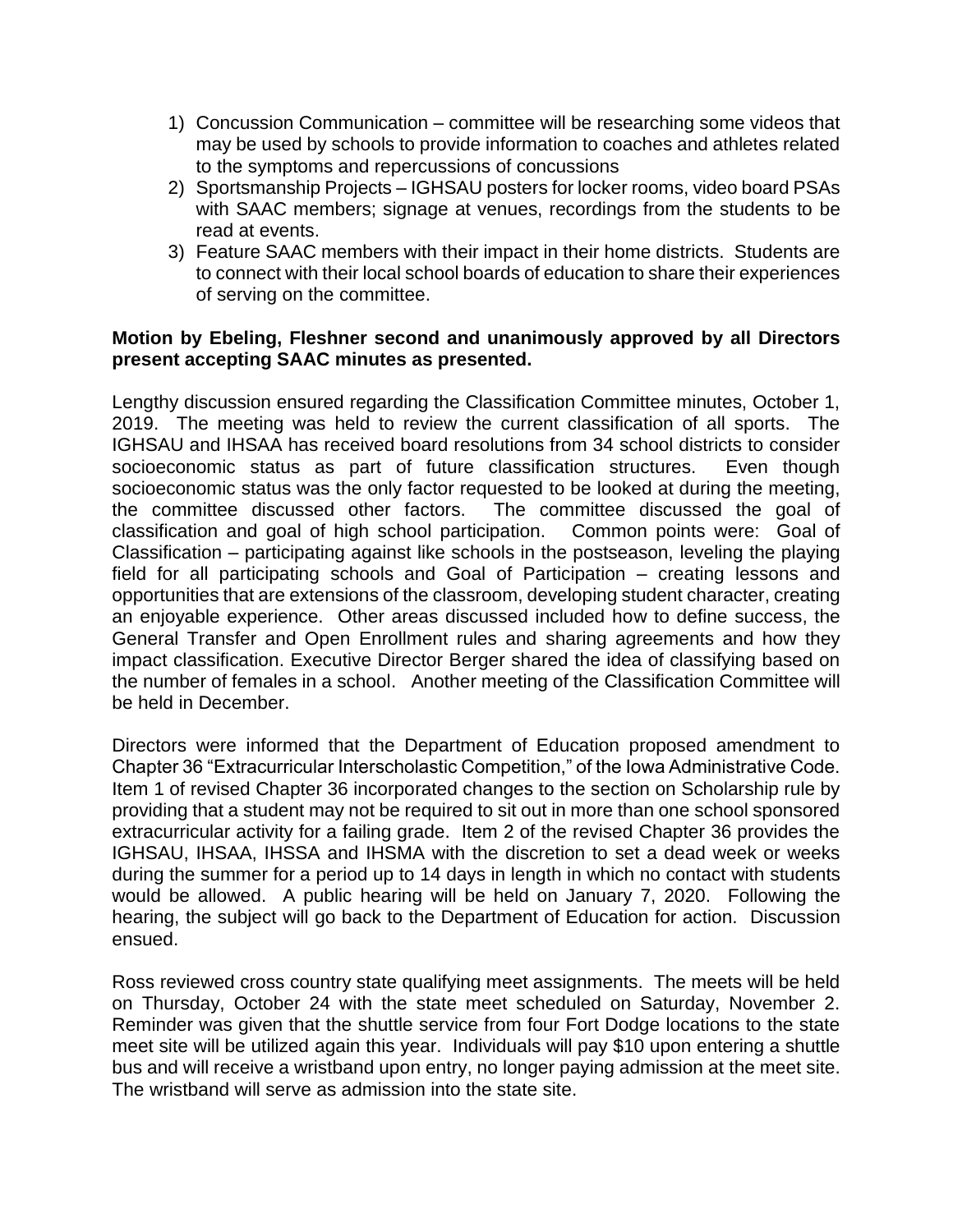Ross shared with Directors that the first basketball officials' clinic was held on October 16 at Ankeny Centennial High School. There are four additional clinics scheduled for various sites around the state. The agenda includes rules/points of emphasis for 30 minutes followed by an hour of situations on Powerpoint and the last 30 minutes of work on the basketball court.

Ross informed Directors the IGHSAU has agreed to allow the use of a 35-second shot clock for all games at the 16<sup>th</sup> edition of Rivalry Saturday, scheduled for November 30 at Kohawk Arena on the campus of Coe College. A story about Rivalry Saturday and the use of a shot clock that appeared in the Cedar Rapids Gazette was shared with Directors. Discussion ensued regarding the one-time experiment.

Brinkmeyer indicated that post-season volleyball pairings were released on October 8. Tim Keating, Coordinator of Officials for volleyball, is currently assigning officials for all matches. Regionals will begin on October 22 with the state tournament on November 12- 15 at the US Cellular Center in Cedar Rapids.

The swimming update was presented by Eslinger. Regional assignments will be posted within the next couple of days. Regionals will be held at six different locations on November 2. Regional diving meets will be held on October 31. State swimming and diving will be held at the Marshalltown YMCA on Friday, November 8 (state diving and preliminary swimming) and Saturday, November 9 (state swimming finals).

The IGHSAU, IHSAA, IHSSA and IHSMA will present a session at the Iowa Association of School Boards annual convention. The presentation will include how the organizations are structured and operate, review of the Unified Calendar, how the Joint Committee functions and the work the Classification Committee is currently undertaking as well as other topics—basically meant to be an education session on why there are four separate organizations. The session will be held at the Iowa Events Center, Thursday, November 21 from 9:30 – 10:15 a.m.

The National Federation of State High School Associations appointed several members of the IGHSAU staff to national committees representing Section 4. IGHSAU Official Coordinators Cathy Creighton and Tim Keating were appointed to sport rules committees. Creighton will serve a four-year term on the NFHS Softball Rules Committee and Keating was appointed to the NFHS Volleyball Rules Committee. Gary Ross is currently serving on the NFHS Middle School Advisory Committee while Jason Eslinger was named to the Swimming and Diving Advisory Committee. Executive Director Berger was appointed to the NFHS Women's Leadership and Mentoring Committee.

Executive Director Berger presented remaining concerns associated with the ASPI contract. The concerns were reviewed and discussed at length.

A proposed agenda for the Board of Directors and Representative Council combined session, Thursday, November 14 was reviewed. It was determined that Executive Director Berger and President Francis would meet with the three new Council members